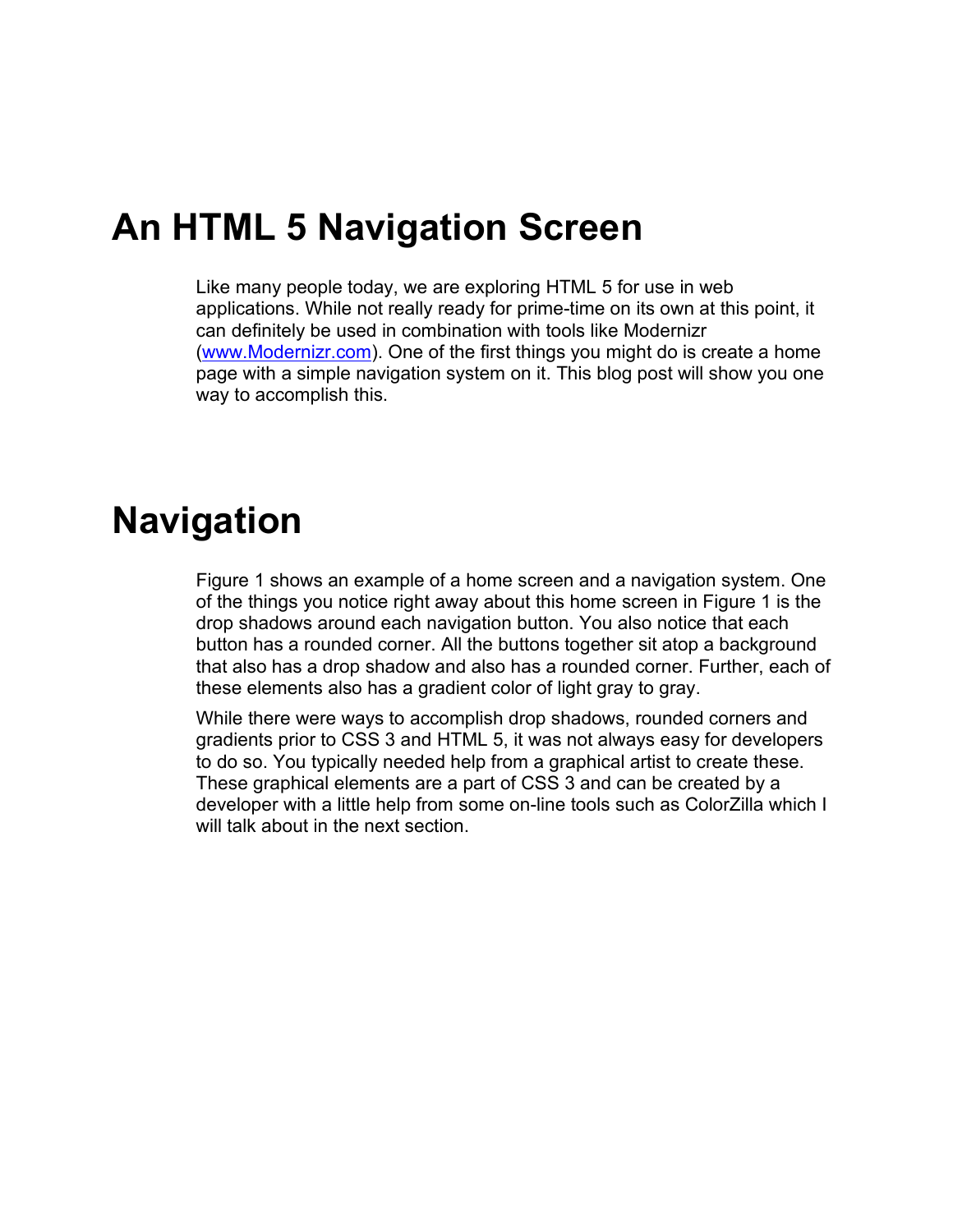

Figure 1: A navigation system in HTML 5 can be surrounded with <nav> tags.

<span id="page-1-0"></span>[Listing 1](#page-3-0) shows the complete HTML for the navigation screen shown in [Figure](#page-1-0)  [1.](#page-1-0) As you can see the HTML is fairly simple. The new items in this HTML are the **box-shadow**, and the **border-radius** rules in the **.mainMenu** style selector, and the **<nav>** and **<footer>** elements in the main body of the HTML.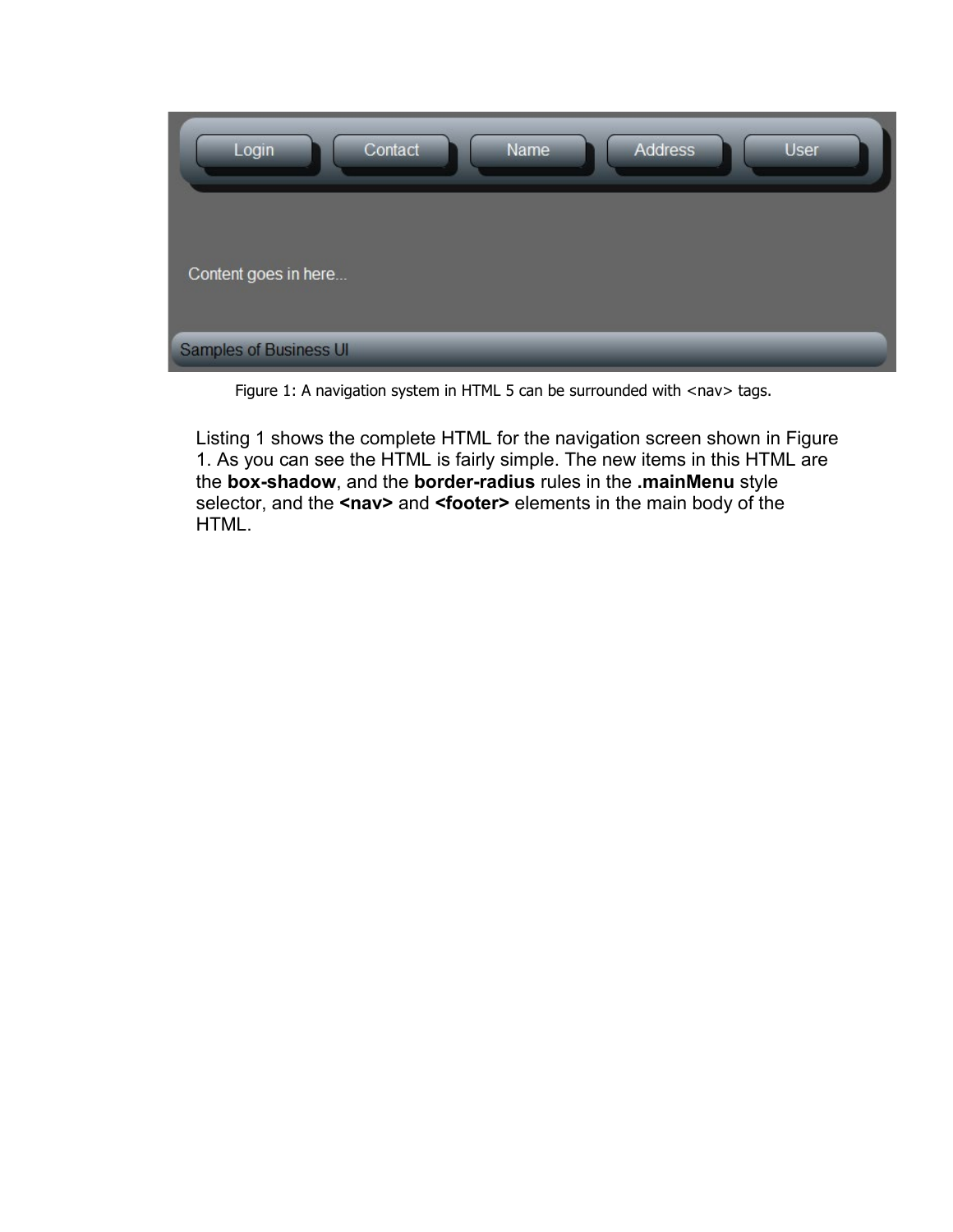```
<!DOCTYPE html>
<html><head>
   <meta charset="utf-8" />
   <title>Business UI Samples</title>
   <link rel="stylesheet" 
         type="text/css"
         href="Styles/Styles.css" />
   <style type="text/css">
     .mainMenu
\{ color: White;
       float: none;
       text-decoration: none;
       display: inline-block;
       text-align: center;
       height: 0.5em;
       width: 5em;
       margin: 0.5em 0.5em 0.5em 0.5em;
       padding: 0.3em 1em 1.1em 1em;
       border: 0.09em solid black;
       box-shadow: 0.5em 0.5em rgba(0,0,0,0.8);
       -webkit-box-shadow: 0.5em 0.5em rgba(0,0,0,0.8);
       -moz-box-shadow: 0.5em 0.5em rgba(0,0,0,0.8);
       border-radius: 0.5em;
       -webkit-border-radius: 0.5em;
       -moz-border-radius: 0.5em;
     }
     p
     {
       margin-left: 1em;
     }
   </style>
</head>
<body>
   <nav class="backColor">
     <a href="Login.htm" class="mainMenu backColor">Login</a>
     <a href="ContactUs.htm" 
        class="mainMenu backColor">Contact</a>
     <a href="Name.htm" class="mainMenu backColor">Name</a>
     <a href="Address.htm" 
        class="mainMenu backColor">Address</a>
     <a href="User.htm" class="mainMenu backColor">User</a>
 \langle/nav\rangle\text{br} />
  \text{br} />
  \text{br} />
  < p > Content goes in here...</p>
   <footer class="backColor">
  Samples of Business UI
   </footer>
</body>
</html>
```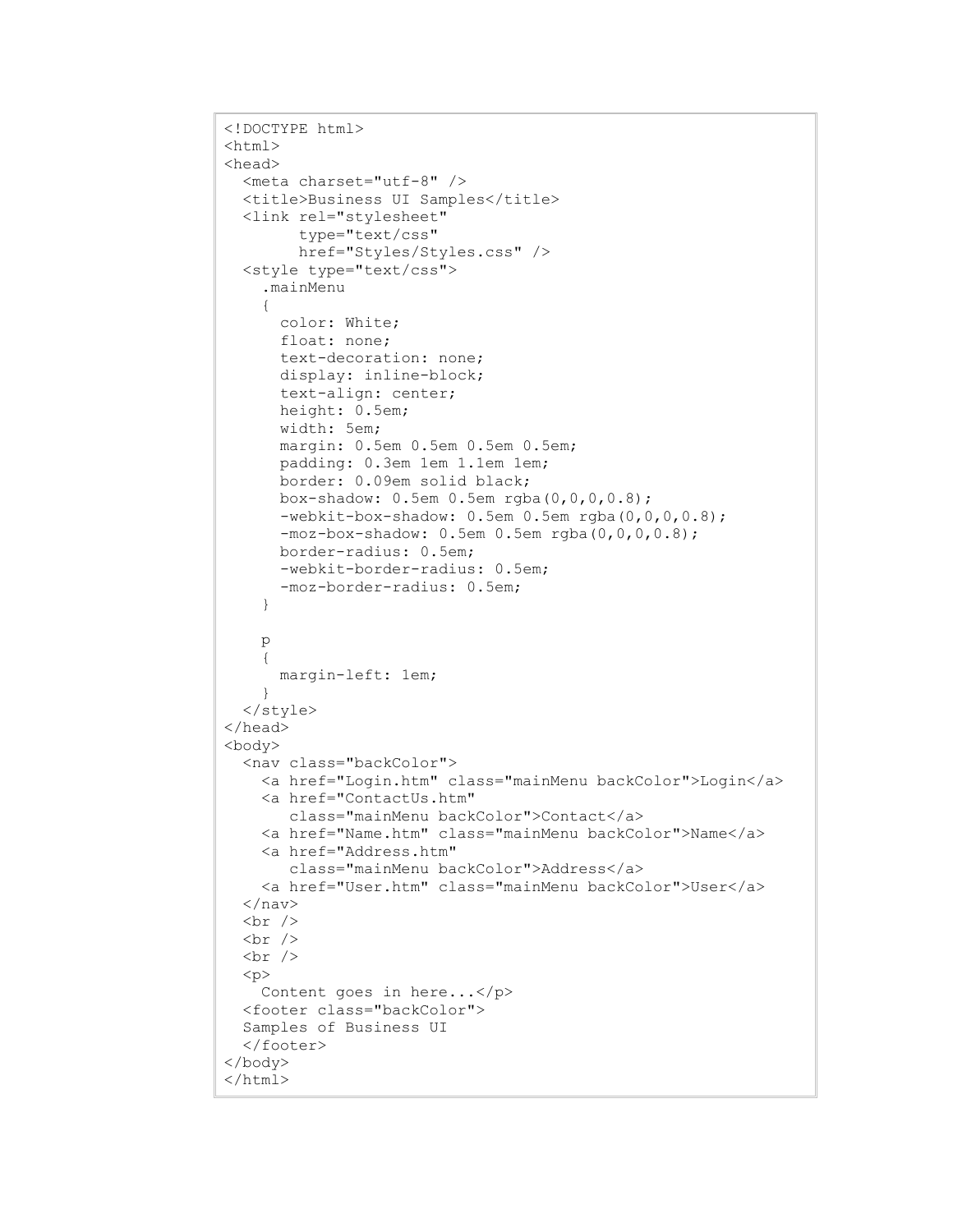Listing 1: The HTML for the default page of your web application.

<span id="page-3-0"></span>The <nav> element is nothing more than a semantic markup used to group links together to make up your main navigation area. Having a separate element allows us to use an element selector in CSS to provide styling for <nav>. In addition, <nav> allows search engines to determine that this is your main navigation area.

The CSS rules "box-shadow" and "border-radius" used in the **.mainMenu** style are what provide the rounded corners of your main navigation area and footer area. The three different versions of box-shadow and border-radius help you account for the syntax differences between browsers. I have tested these styles with these browsers; Opera 11.61, Google Chrome 17.0, Safari 5.12, FireFox 9.01, and IE 9. While the screens in this article may look slightly different on each one, they all seem to work with HTML 5 and CSS 3. If the particular browser does not support a specific feature of HTML 5 or CSS 3 then they simply downgrade to something that is similar in HTML 4.

The other thing you may notice from the navigation screen shown in [Figure 1](#page-1-0) is the navigation background and the hyperlinks have a slight gradient color to them. In other words, they are not just one color of gray, but they start with a light gray at the top and gradually become a darker gray at the bottom. To accomplish this you add a class attribute to the <nav> button called "backColor". This class style is defined in the style sheet named "Styles.css". [Listing 2](#page-4-0) shows the complete definition of this "backColor" style. Now don't let the size of this listing scare you. This was code generated from a great website called ColorZilla [\(http://www.colorzilla.com/\)](http://www.colorzilla.com/). This free, on-line utility will generate the correct CSS styles needed to create gradients on each browser.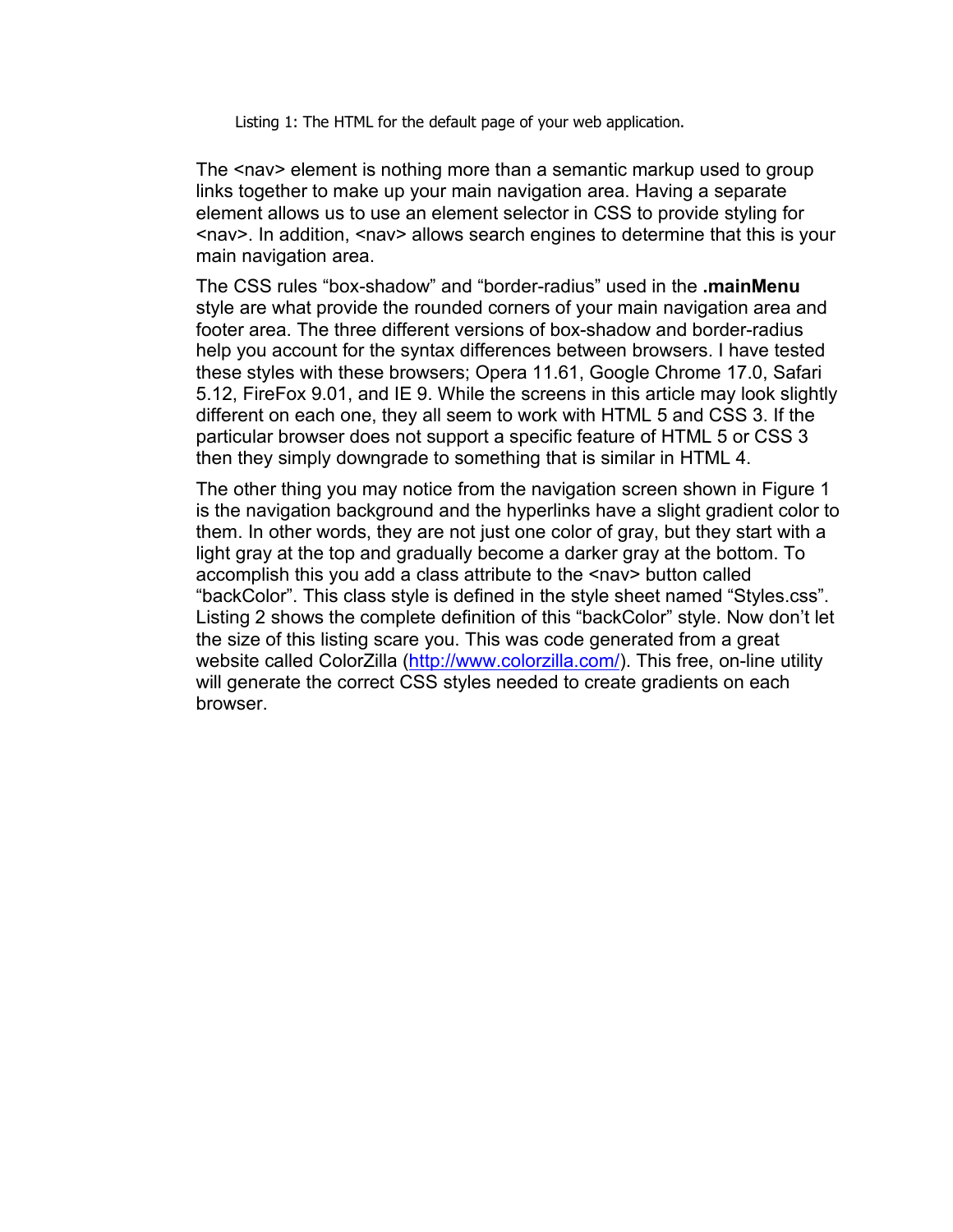```
.backColor
{
  /* Old browsers */
  background: rgb(181,189,200);
  /* IE9 SVG, needs conditional override of 
      'filter' to 'none' */
  background: url(data:image/svg+xml;base64, PD94bWwgdm …);
 /* FF3.6+ */ background: -moz-linear-gradient(top, 
               rgba(181,189,200,1) 0%,
               rgba(130,140,149,1) 36%,
               rgba(40,52,59,1) 100%);
 /* Chrome, Safari4+ */ background: -webkit-gradient(linear, left top, left bottom,
               color-stop(0%, rgba(181,189,200,1)), 
               color-stop(36%, rgba(130,140,149,1)), 
               color-stop(100%, rgba(40,52,59,1)));
 /* Chrome10+, Safari5.1+ */ background: -webkit-linear-gradient(top, 
               rgba(181,189,200,1) 0%, 
               rgba(130,140,149,1) 36%,
               rgba(40,52,59,1) 100%);
  /* Opera 11.10+ */ 
  background: -o-linear-gradient(top, 
               rgba(181,189,200,1) 0%,
               rgba(130,140,149,1) 36%,
               rgba(40,52,59,1) 100%);
 /* IE10+ */ background: -ms-linear-gradient(top, 
               rgba(181,189,200,1) 0%,
               rgba(130,140,149,1) 36%,
               rgba(40,52,59,1) 100%);
  /* W3C */
  background: linear-gradient(top, 
               rgba(181,189,200,1) 0%,
               rgba(130,140,149,1) 36%,
               rgba(40,52,59,1) 100%);
 /* IE6-8 */ filter: progid:DXImageTransform.Microsoft.gradient(
               startColorstr='#b5bdc8',
               endColorstr='#28343b',
               GradientType=0 );
}
```
Listing 2: Gradients are a great way to make your screens look more natural to users.

<span id="page-4-0"></span>The last new item on the home page is the <footer> element. Again, this is just a semantic markup element. You style <footer> exactly as you style the <nav> element. You will use the same class attribute, **backColor**, on this <footer> element. This adds the background color to the footer. Also, in the Styles.css you will find the footer selector defined like the following: